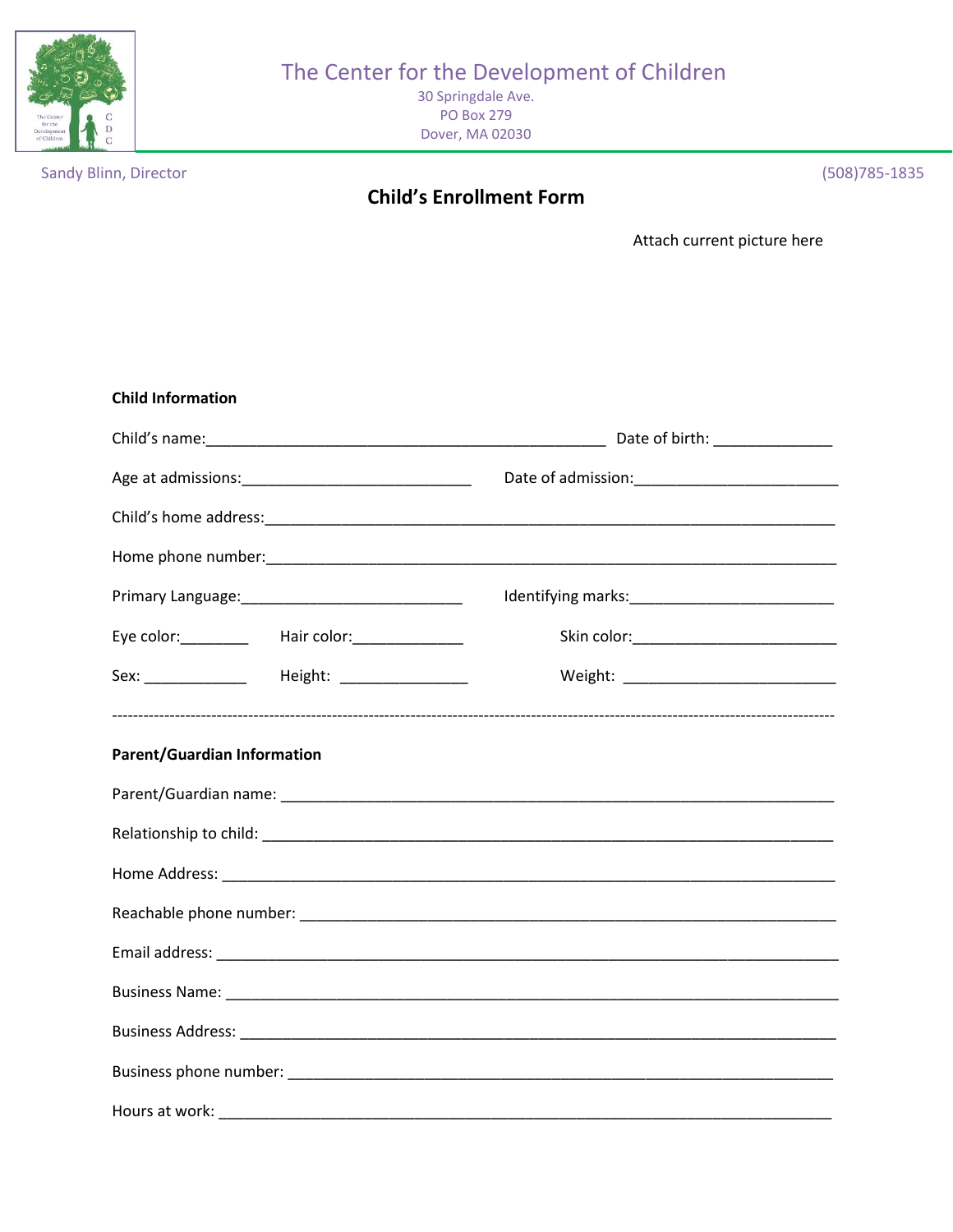| <b>Additional Information</b>                                                                   |
|-------------------------------------------------------------------------------------------------|
|                                                                                                 |
|                                                                                                 |
|                                                                                                 |
|                                                                                                 |
| Individual health plan for child with a chronic health condition? If yes, please attach.        |
| Copies of any custody agreements, court orders, and restraining orders pertaining to the child? |
| If yes, please attach.                                                                          |
|                                                                                                 |
|                                                                                                 |

Parent/guardian Signature

Date